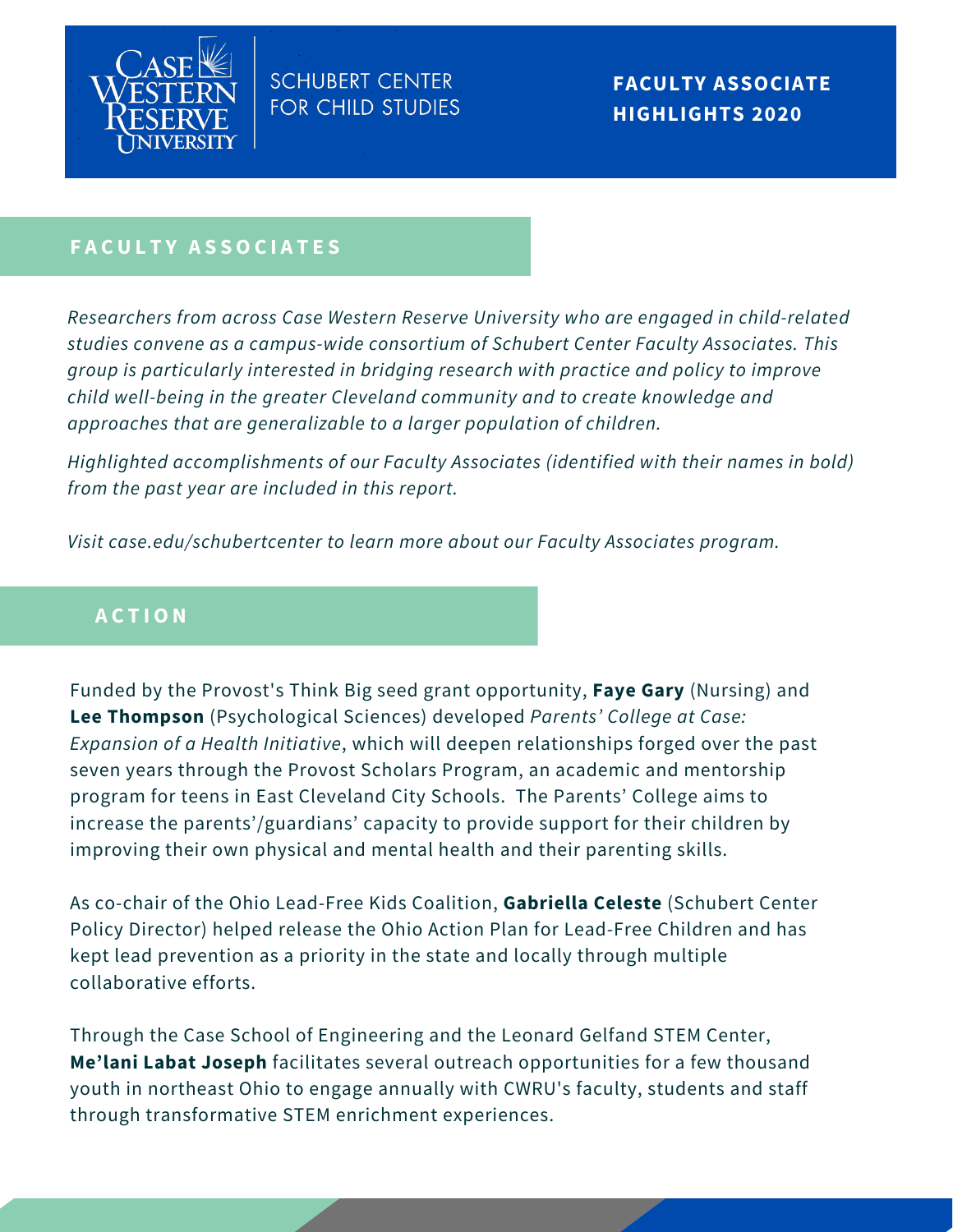

**FACULTY ASSOCIATE HIGHLIGHTS 2020**

# **A C T I O N ( C O N T I N U E D )**

**Lauren Calandruccio** (Psychological Sciences) recently received a grant from the American Speech-Language-Hearing Association to create the Innovative Mentoring and Professional Advancement through Cultural Training (IMPACT) program. IMPACT provides formal mentoring to undergraduates in communication sciences from underrepresented backgrounds to help diversify the professions of speech-language pathology and audiology by supporting students through graduate program applications and preparing them for success. IMPACT is a collaboration between Calandruccio and Jessica Sullivan of Hampton University, an historically Black university in Virginia.

CWRU's First Year Cleveland program, of which **Bernadette Kerrigan** is executive director, played a leadership role in the City of Cleveland and Cuyahoga County declaring racism as a public health crisis.

**Peg DiMarco** (Nursing) helped lead The Partners in Health Lead Screening project, which screened over 2000 children in 56 schools until schools shut down in March. Since then they have entered all the data and notified all families of their child's lead levels in a letter and, if their child's level was high, a call from a school nurse.

**Marie Clark** (Pediatrics) and **Claudia Hoyen** (Pediatrics) created a virtual reality poverty simulation and, despite restrictions of the pandemic, were able deliver it successfully to 154 health care providers across the state to very positive reviews. They are part of a larger group of Ohio Medicaid Technical Assistance and Policy Program simulation project grantees which includes **Michael Konstan** (Pediatrics), **Scott Frank** (Population and Quantitative Health), **Amy Sheon** (Urban Health Initiative) and Margaret Larkins-Pettigrew.

**Lisa Huisman Koops** (Music) is leading an inter-disciplinary team including collaborators from The Music Settlement in developing a remote early childhood music class with a guided socialization component, addressing social-emotional development of children age 12-36 months who participate. Koops also led an international policy team of researchers and practitioners this summer in developing a set of values, guidelines, and best practices for teaching early childhood and elementary general music in the time of COVID-19. The guidelines will be published by the National Association for Music Education.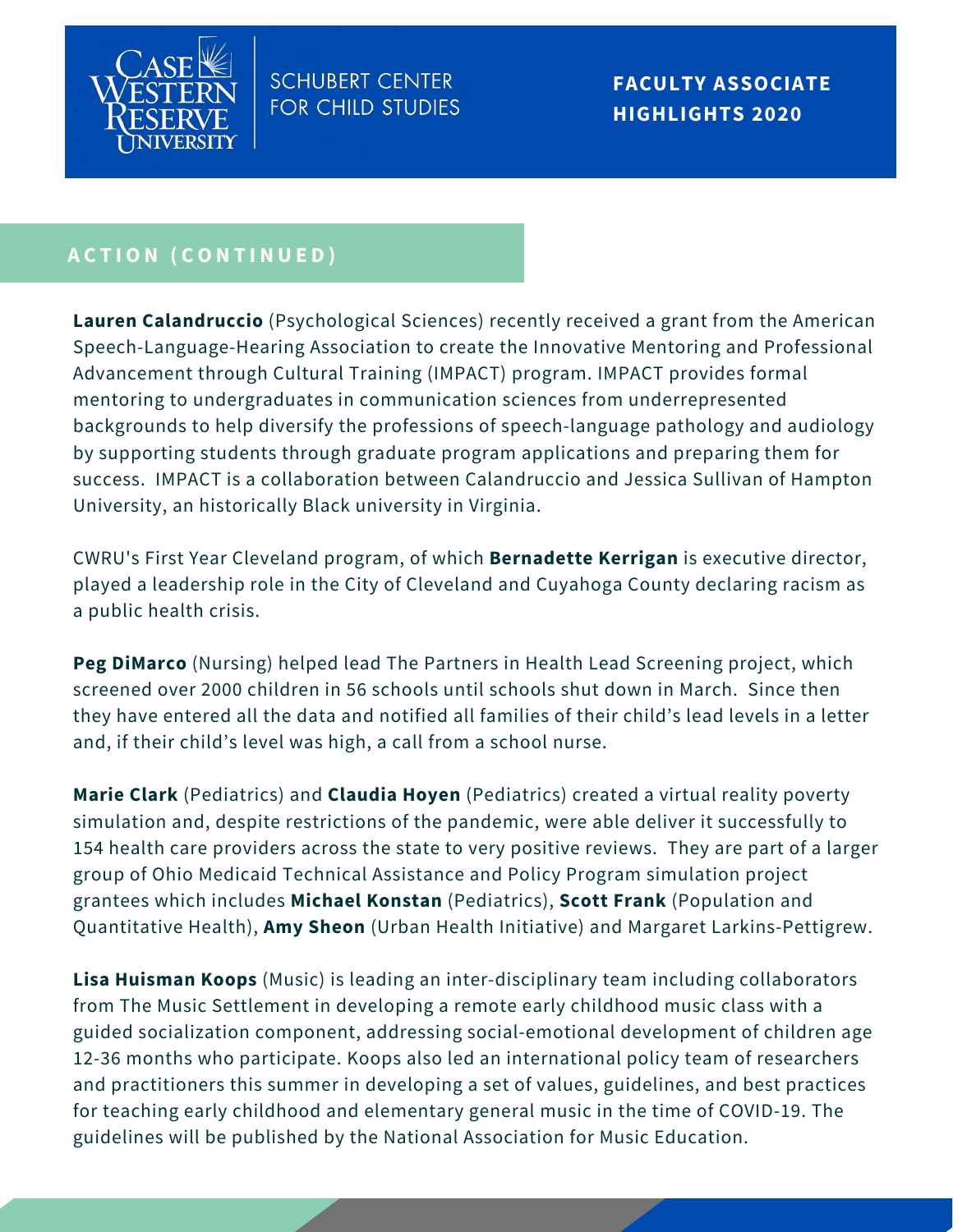

# **A C T I O N ( C O N T I N U E D )**

**Kimberly Burkhart** (Pediatrics) is the Co-Chair of the U.S. Department of Health and Human Services ASPR Behavioral Health Workgroup created to identify and disseminate a national evidence-based behavioral health disaster response for the Great Lakes Pediatric Center of Disaster Excellence.

Since May 2020, **Sarah Cain Spannagel** (Psychological Sciences) has been deep in the clinical trenches. In her private practice, she has worked to support educators and students with distance learning (and in early Fall, the re-entry to the classroom). At Rainbow Babies & Children's Hospital, she and her team have maintained the Rainbow Autism Diagnostic Clinic. They have moved from virtual appointments to practicing with a hybrid model. They also are developing a research project to assess COVID's impact on access and maintenance of services for families with developmental disabilities.

#### **R E S E A R C H**

**Susan Ludington** (Pediatric Nursing) received funding for a study of preterm infant stress associated with diaper changes in different positions and with different diapers. She and a DNP graduate of the Bolton School of Nursing, Cami Addison, wrote the newly published national clinical guidelines for prevention and management of Sudden Unexpected Postnatal Collapse in term newborns.

**Nancy Rolock** (Applied Social Sciences) is working with the Research Triangle Institute on a nationally representative survey of young adults who were adopted through the foster care system. They will be surveying the young adults and their parents to understand their long-term well-being outcomes. In addition, Nancy and **David Crampton** (Applied Social Sciences) are evaluating a federally funded child abuse prevention program administered by the Ohio Children's Trust Fund in Mahoning, Trumbull and Columbiana Counties.

**Darcy Freedman** (Environmental Health) worked with an amazing team, including many from the Schubert Center, to launch the Ohio COVID-19 Child Care Study, a statewide study examining factors driving transmission of COVID-19 in child care settings.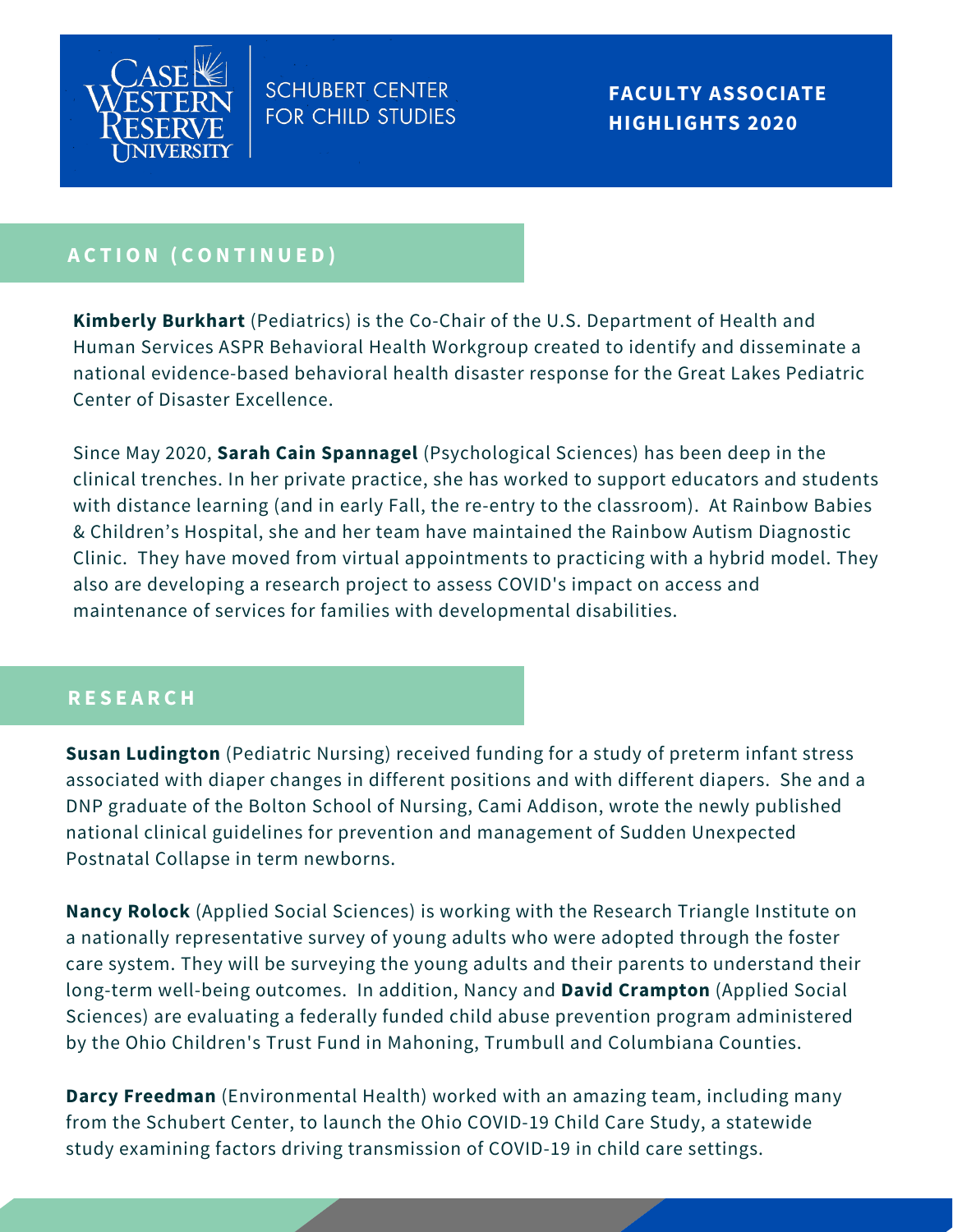

**FACULTY ASSOCIATE HIGHLIGHTS 2020**

### **R E S E A R C H**

**Sarah Hope Lincoln** (Psychological Sciences) and colleagues at the The Clinical Neuroscience Laboratory have focused their attention this past year on social determinants of mental health, particularly as it relates to psychotic disorders in children, adolescents, and young adults. They have completed a study looking at the intersectionality of race and ethnicity and LGBTQ status as it relates to the development of psychotic symptoms. They are currently working on a study looking at the neurobiology of social exclusion in adolescents at risk for psychotic disorders.

In collaboration with **Rita Obeid, Amy Przeworski, Sarah Hope Lincoln, Angela Ciccia,** and **Barbara Lewis, Elizabeth Short** (Psychological Sciences) is training the Developmental Master's Program students through a research study designed to optimize learning and engagement in families during COVID-19 by comparing the effectiveness of telehealth and in-person Programming. They have published several papers and submitted multiple grants to continue the research efforts.

**Jane Timmons-Mitchell** (Begun Center) has a new research project in suicide prevention, a collaboration between the Ohio Suicide Prevention Foundation, Nationwide Children's Hospital, Boys and Girls Clubs, and CWRU to evaluate the effectiveness of staff training and group-based interventions for youth in the economically neediest Ohio counties.

Highlights of **Valerie Boebel Toly's** (Pediatric Nursing) research with families caring for children dependent on medical technology include final analysis of her R15 RCT, conversion of her R01 RCT (consent, data collection) to all remote operations and development of a video demonstrating self-collection of hair samples for study participants.

**Angela Ciccia's** (Psychological Sciences) lab has completed the prototype for the illustrated version of the Risk Assessment that was part of the funded Mt. Sinai seed grant and awarded a grant from the CDC to study return to school after brain injury for students in grades K-12.

Together with her collaborators, **Laura Voith** (Applied Social Sciences) secured NICHD funding to study the effects of adverse childhood experiences, resilience, and posttraumatic growth with predominately low-income, Black youth who present at the emergency department with a severe violent injury.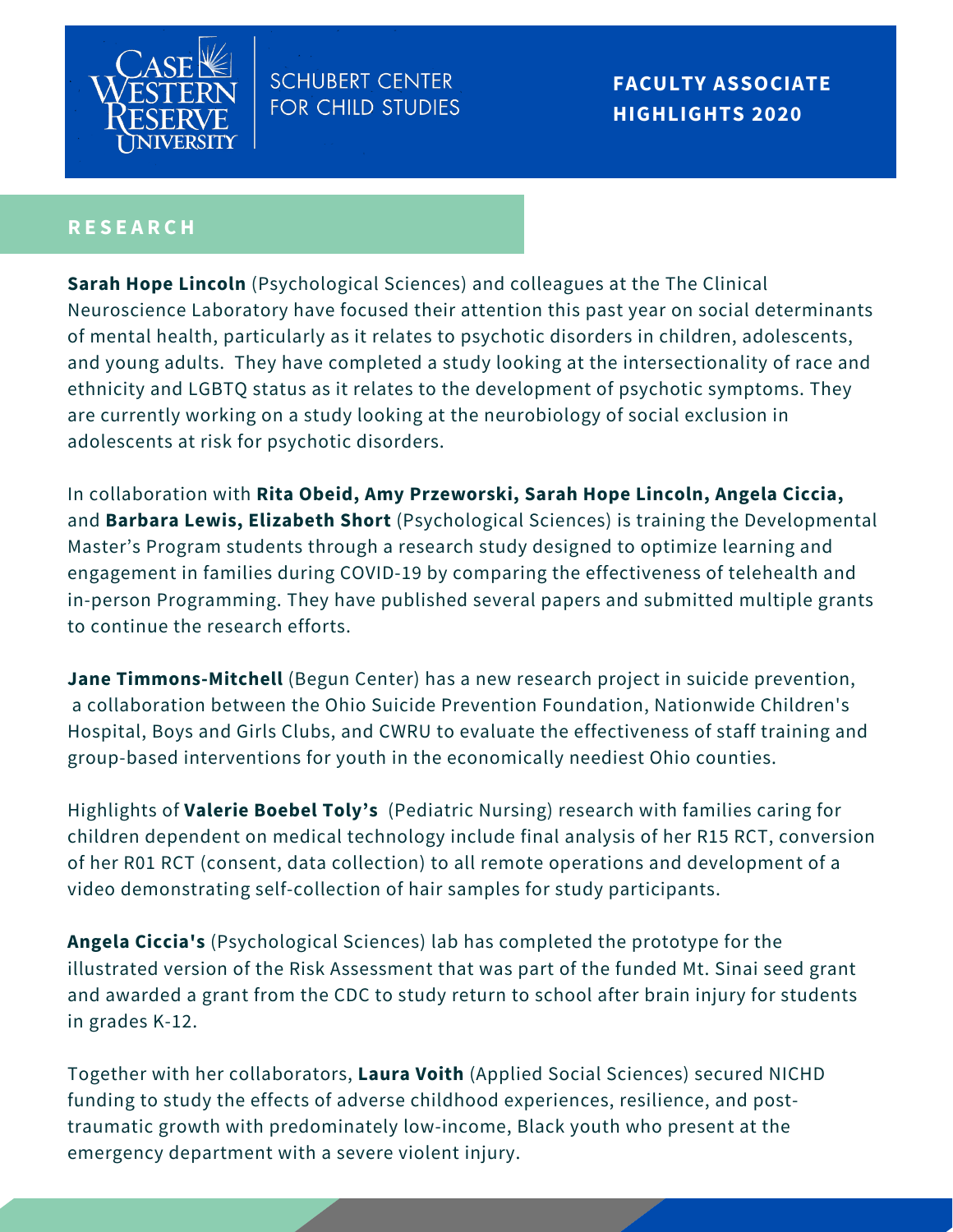

### PUBLICATIONS/PRESENTATIONS

**Sandra Russ** (Psychological Sciences) and **Anastasia Dimitropoulos** (Psychological Sciences) published *Believing in Make-Believe: Efficacy of a Pretend Play Intervention for School-Aged Children in the High-Functioning Autism Spectrum Disorder* in the *Journal of Autism and Developmental Disorders*, which detailed a pretend play intervention with an ASD population that was effective in increasing imagination in play and emotional understanding when compared with a waitlist control group.

**Jill Korbin** (Anthropology) is working on the second edition of her co-edited *Handbook of Child Maltreatment* (Springer) to be published in 2021 and has returned to teaching in the Department of Anthropology.

**Cara Byrne** (English) presented and presided over a roundtable titled *Confronting Racism and Celebrating Diversity: Cleveland's Anisfield-Wolf Book Award* at the annual MLA conference in Seattle in January 2020. She continues to research and publish on issues related to inclusivity and diversity in children's picture books, and has developed partnerships with local elementary schools and early literacy organizations.

In the Department of Psychological Sciences, **Elizabeth Short, Sandra Russ, Barbara Lewis** and **Rita Obeid** published a study that examined the role of language skills in adults' perceptions of play in children with developmental disabilities.

**Jean Frank** (PRCHN) developed the Prevention Research Center for Healthy Neighborhood's upcoming report *Healthy People 2020: Where Do Cuyahoga County Adolescents Stand?*, which summarizes six bi-annual high school administrations of the Cuyahoga County Youth Risk Behavior Survey and reveals how adolescent health behavior has changed over the previous decade with respect to nationally identified Healthy People 2020 goals and objectives.

A collection of four articles was published in the Infant Mental Health Journal describing evidence for the effectiveness of a statewide publicly funded infant mental health home visiting intervention through a collaboration of over five years between the Michigan Department of Health and Human Services and the Collaborative for Infant Mental Health Research, of which **Alissa Huth-Bocks** (Pediatrics) is a part.